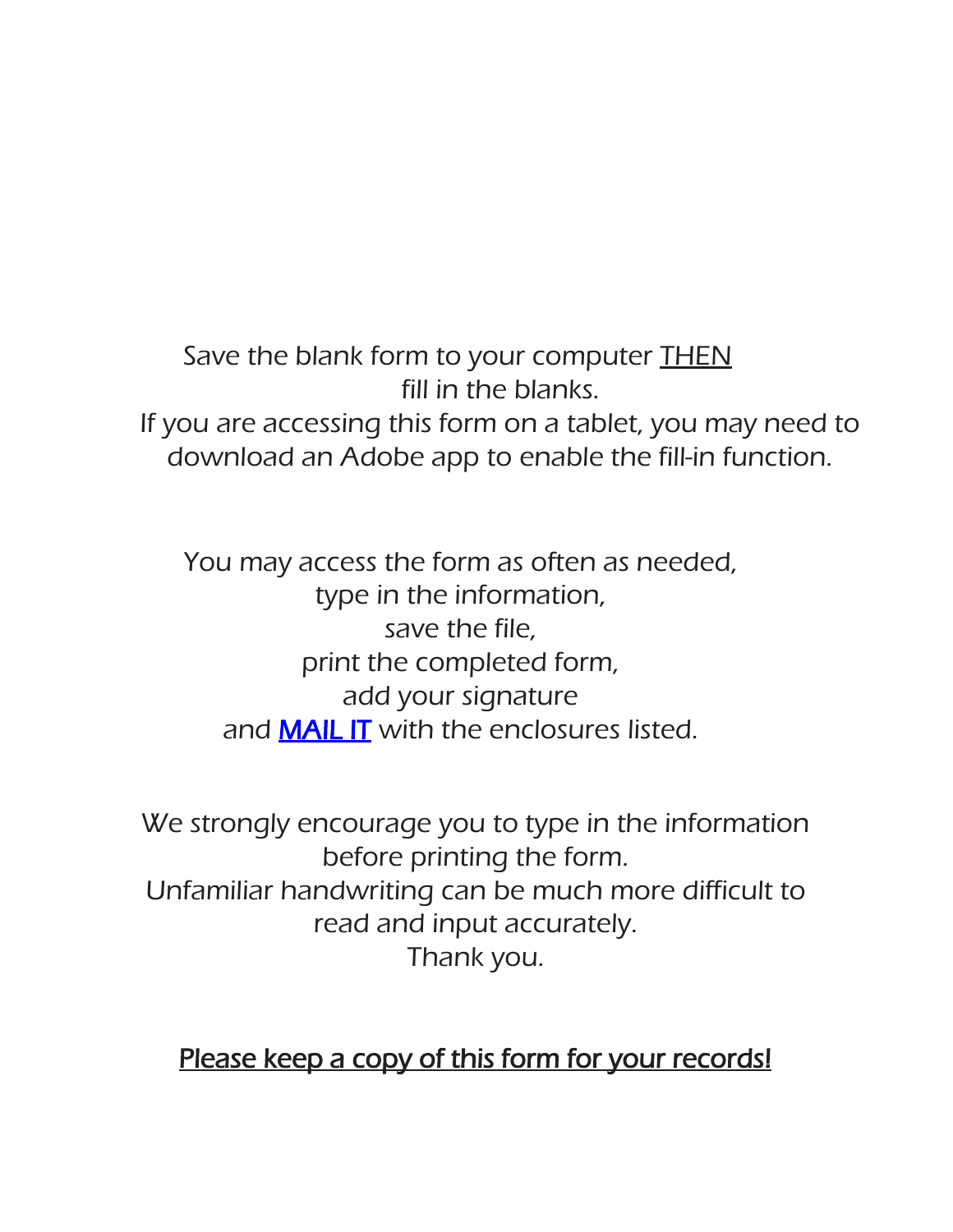| Filled in by AQG only: |  |  |
|------------------------|--|--|
| Reference #            |  |  |
| Date Rec'd             |  |  |
| Entrant#               |  |  |
| Postmark Date*         |  |  |
| Entry Fees Pd*         |  |  |
| DVD Fee Pd*            |  |  |
|                        |  |  |



# **2022 Asheville Quilt Show**

\*If applicable

### *Completed SIGNED entry form & photo/fees must be postmarked by: Aug. 12, 2022*

**Entry Form** 

*The quilts in this show are not juried and are accepted on a first come, first served basis and are limited to the first 375 quilts submitted by August 12, 2022. The submission date for manual entries is the postmark date.* 

Complete a separate entry form for each quilt entered and include a color image. Non-members (except Junior Quilters) must also include an entry fee of \$20 per quilt. A Flash Drive can be ordered for \$15 and will be mailed after the show. Make check payable to *Asheville Quilt Guild.* Photocopies of this form are permitted. Please print an extra copy of your completed entry form for your records.

#### **Please complete ALL information online, then PRINT and MAIL your form.**

| Entrant's Name                                                                 |               | Category - Check One: (width requirements)*  |
|--------------------------------------------------------------------------------|---------------|----------------------------------------------|
| Street                                                                         |               | Applique: Home Machine                       |
|                                                                                | 2             | Applique: Long-Arm Machine                   |
| ST<br>Zip                                                                      |               | Pieced, Small: Home Machine (< 50")          |
|                                                                                |               | Pieced, Large: Home Machine (>= 50")         |
| Phone #1__________________________<br>Phone #2                                 | 5             | Pieced, Small: Long-Arm Machine (<=60")      |
| Asheville Quilt Guild Member?     Yes     No                                   |               | Pieced, Medium: Long-Arm Machine (>60" <80") |
| Junior Quilter's Age                                                           |               | Pieced, Large: Long-Arm Machine (>= 80")     |
|                                                                                |               | Hand-Quilted                                 |
| <b>ENTRY INFORMATION</b>                                                       | 9             | Art, Abstract                                |
| Quilt Name                                                                     | ( )10         | Art, Realistic: Small (< 35")                |
| Size of quilt (inches) ______ Width _______Length                              | ົ ງ11         | Art, Realistic: Large (>= 35")               |
| Is this entry for sale? $\Box$ No $\Box$ Yes (Price                            | $\bigcirc$ 12 | Modern Style: Small (< 55")                  |
| Quilting Method: Hand Quilting   Home Machine   Long-Arm Mach                  | ◯13           | Modern Style: Large (>= 55")                 |
|                                                                                | M4            | <b>Special Quilt Techniques</b>              |
| Name of Long-Arm Quilter: Name of Long-Arm Quilter:<br>(If other than Entrant) | ิทธ           | Miniature                                    |
| Name(s) of everyone else who worked on this quilt (excluding                   | ි)16          | Group or Team                                |
| Entrant):                                                                      | - 117         | AQG Member Category                          |
|                                                                                | ີ )18         | Junior Quilter                               |
|                                                                                | ี ท9          | Display Only                                 |
|                                                                                |               | * If applicable                              |

#### Entrant's Quilt Description for the Quilt Label **(25 words or less):**

\_\_\_\_\_\_\_\_\_\_\_\_\_\_\_\_\_\_\_\_\_\_\_\_\_\_\_\_\_\_\_\_\_\_\_\_\_\_\_\_\_\_\_\_\_\_\_\_\_\_\_\_\_\_\_\_\_\_\_\_\_\_\_\_\_\_\_\_\_\_\_\_\_\_\_\_\_\_\_\_\_\_\_\_\_\_\_\_\_\_\_\_\_\_\_\_\_\_\_\_\_\_ \_\_\_\_\_\_\_\_\_\_\_\_\_\_\_\_\_\_\_\_\_\_\_\_\_\_\_\_\_\_\_\_\_\_\_\_\_\_\_\_\_\_\_\_\_\_\_\_\_\_\_\_\_\_\_\_\_\_\_\_\_\_\_\_\_\_\_\_\_\_\_\_\_\_\_\_\_\_\_\_\_\_\_\_\_\_\_\_\_\_\_\_\_\_\_\_\_\_\_\_\_\_ \_\_\_\_\_\_\_\_\_\_\_\_\_\_\_\_\_\_\_\_\_\_\_\_\_\_\_\_\_\_\_\_\_\_\_\_\_\_\_\_\_\_\_\_\_\_\_\_\_\_\_\_\_\_\_\_\_\_\_\_\_\_\_\_\_\_\_\_\_\_\_\_\_\_\_\_\_\_\_\_\_\_\_\_\_\_\_\_\_\_\_\_\_\_\_\_\_\_\_\_\_\_ \_\_\_\_\_\_\_\_\_\_\_\_\_\_\_\_\_\_\_\_\_\_\_\_\_\_\_\_\_\_\_\_\_\_\_\_\_\_\_\_\_\_\_\_\_\_\_\_\_\_\_\_\_\_\_\_\_\_\_\_\_\_\_\_\_\_\_\_\_\_\_\_\_\_\_\_\_\_\_\_\_\_\_\_\_\_\_\_\_\_\_\_\_\_\_\_\_\_\_\_\_! \_ \_\_\_\_\_\_\_\_\_\_\_\_\_\_\_\_\_\_\_\_\_\_\_\_\_\_\_\_\_\_\_\_\_\_\_\_\_\_\_\_\_\_\_\_\_\_\_\_\_\_\_\_\_\_\_\_\_\_\_\_\_\_\_\_\_\_\_\_\_\_\_\_\_\_\_\_\_\_\_\_\_\_\_\_\_\_\_\_\_\_\_\_\_\_\_\_\_\_\_\_